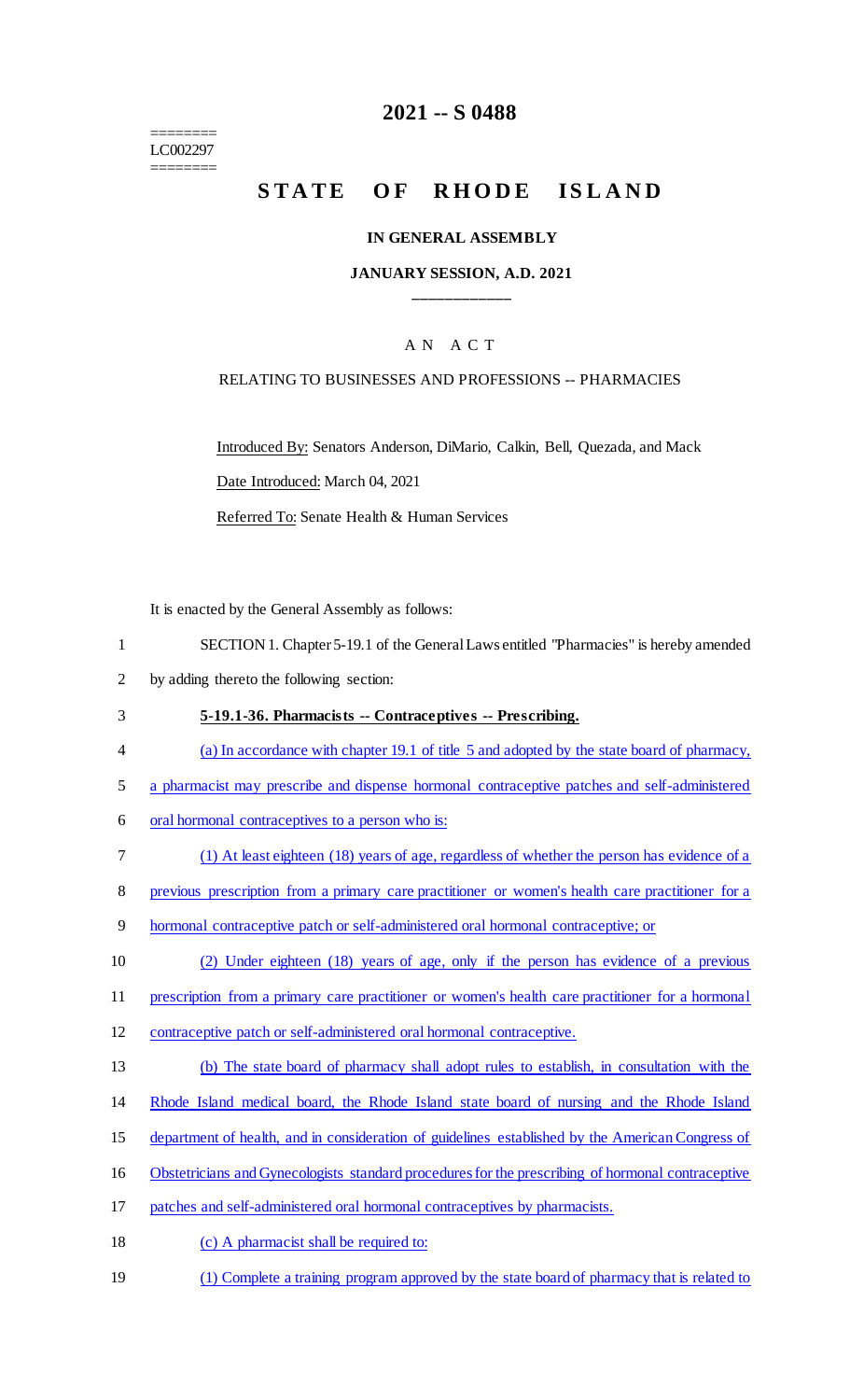| $\mathbf{1}$   | prescribing hormonal contraceptive patches and self-administered oral hormonal contraceptives;     |
|----------------|----------------------------------------------------------------------------------------------------|
| $\overline{2}$ | (2) Provide a self-screening risk assessment tool that the patient must use prior to the           |
| 3              | pharmacist's prescribing the hormonal contraceptive patch or self-administered oral hormonal       |
| 4              | contraceptive;                                                                                     |
| 5              | (3) Refer the patient to the patient's primary care practitioner or women's health care            |
| 6              | practitioner upon prescribing and dispensing the hormonal contraceptive patch or self-administered |
| 7              | oral hormonal contraceptive;                                                                       |
| 8              | (4) Provide the patient with a written record of the hormonal contraceptive patch or self-         |
| 9              | administered oral hormonal contraceptive prescribed and dispensed and advise the patient to        |
| 10             | consult with a primary care practitioner or women's health care practitioner; and                  |
| 11             | (5) Dispense the hormonal contraceptive patch or self-administered oral hormonal                   |
| 12             | contraceptive to the patient as soon as practicable after the pharmacist issues the prescription.  |
| 13             | (d) All state and federal laws governing insurance coverage of contraceptive drugs,                |
| 14             | devices, products and services shall apply to hormonal contraceptive patches and self-administered |
| 15             | oral hormonal contraceptives prescribed by a pharmacist under this section.                        |
| 16             | SECTION 2. This act shall take effect upon passage.                                                |

 $=$ LC002297 ========